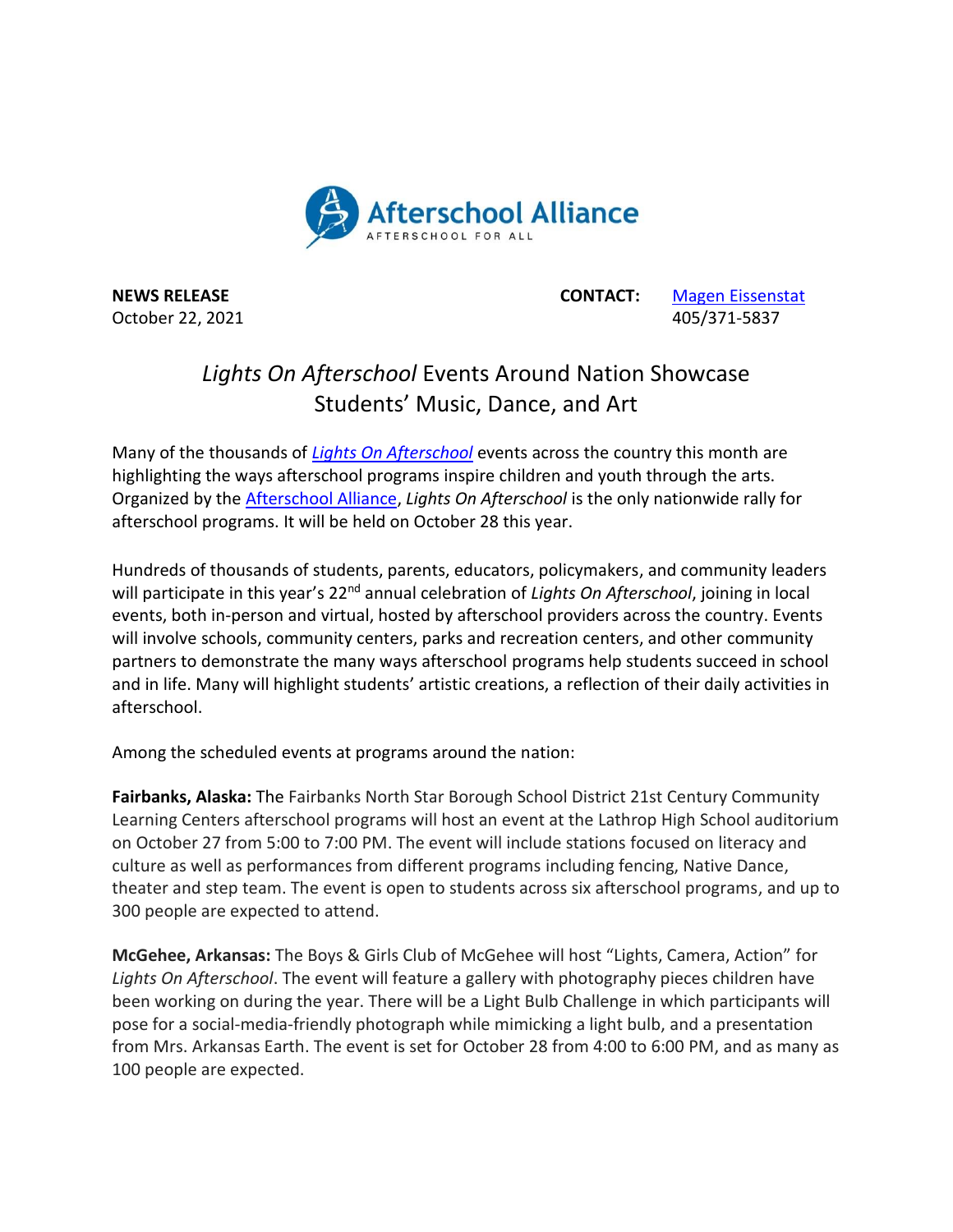**Chicago, Illinois**: The Carole Robertson Center for Learning's afterschool program is hosting a virtual talent show for its *Lights On Afterschool* celebration. The ongoing event launched online on October 20, featuring videos created by students at the program's four sites. Students in the videos dance, sing, and perform in class skits. In addition, one student leads a two-minute Rubik's Cube demonstration.

**New Orleans, Louisiana**: Community Works of Louisiana will celebrate *Lights On Afterschool* at each of its eight sites with a photo-booth style event. Students will create a lightbulb collage, allowing them to draw, color, or write about their favorite parts of afterschool. The event will be on October 28 from 5:00 to 5:30 PM.

**St. Louis, Missouri**: At each of six elementary school afterschool sites, the Arts In Mind (AIM) afterschool program will host arts-related activities designed to reinforce teamwork, sportsmanship, and imagination. The events, set for October 28 from 4:00 to 6:00 PM, will bring together parents, teachers, and other community stakeholders. Events will be held at the AIM program's sites at the Buder, Mason, Meramec, Mullanphy, Woerner, and Woodward Elementary Schools.

**Cleveland, Ohio**: The Greater Cleveland Neighborhood Centers Association's 21st Century Community Learning sites will host a variety of activities for *Lights On Afterschool*. At the Newton D. Baker School of Arts program, 60 students in grades K-8 will make paper mâché light bulbs with their parents. Students at the Glenville High School program will form groups to come up with a design for a t-shirt for the Partners for Student Success program, with the resulting designs to be submitted to a panel of teacher judges. The events are scheduled for the afternoon of October 28.

**Pasadena, Texas**: In this pandemic year, the Pasadena Communities In School afterschool program will host a drive-through "Trunk Or Treat" event for *Lights On Afterschool*, after which students will receive a take-home arts and crafts activity to demonstrate their creative initiative through the arts. The activity kit will include a canvas, paint, paint brushes, and a template from which to work, as well as flyers about afterschool programs and Halloween safety tips. Students and their families will submit a picture of their completed project. The Trunk or Treat event will run from 4:30 to 6:30 PM on October 28.

"Giving children and youth an opportunity to express themselves through the arts is particularly important during these difficult days," said Afterschool Alliance Executive Director Jodi Grant. "It's terrific that so many *Lights On Afterschool* events will showcase student creativity and the thoughtful ways afterschool programs foster and inspire their talents."

During the pandemic, afterschool and summer learning programs have stepped up to expand their hours and services, provide in-person and virtual educational activities, deliver meals and enrichment kits, support students during remote learning, check in with children to ensure their social and emotional needs are being met, connect families to social services, and much more.